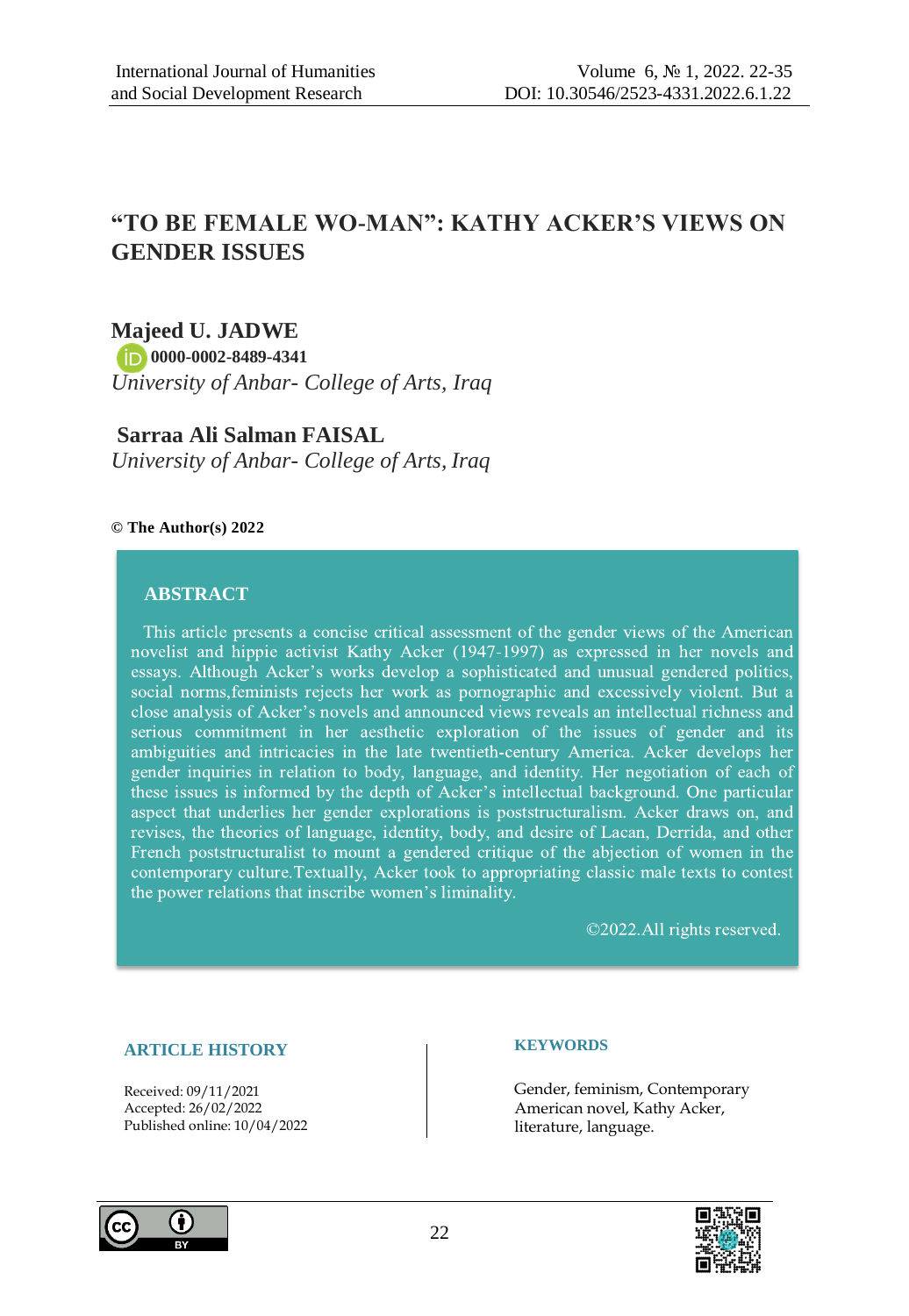#### **Introduction**

Although the American novelist and hippie activist Kathy Acker (1947-1997) is not officially recognized as a feminist, her works, and her life equally, offer unusual explorations into the gendered discourses of late twentieth-century America.

Acker's novels, and life, constitute an integral exploration of the issues of gender in relation to language, body, and identity. Acker's unusual texts fashion the queer as the core of her gender politics. Any understanding of her gender views should start with a deep look into her life pattern as a woman. Kathy Acker's work offers more than a feminist perception of postmodernism; it reveals new experimental writing strategies and explores a variety of still urgent themes. The modernized popularity of Acker's work among young feminists affirms that Acker's literary analysis and explorations of identity and queerness are not yet outdated.

The problem with Acker's views on gender is that she neatly expresses a strong feminist stance in her nonfiction writings and interviews. But when it comes to her novels things are highly vague, if not problematic. She tends to depict highly neurotic women characters in a world of total male sadism. To aggravate things her novels are full of open pornography and queer sex where women are posited as willing slaves. This is why Acker is often rejected as anti-feminist by the American feminist intelligentsia.

This dissonance between theory and practice has been previously justified either in terms of the excessive resurfacing of the autobiographical in Acker's novels or in terms of her radically experimental queer politics. But both stances were not quite satisfying in rationalizing this dissonance. A better approach to this problem might consider Acker's novels as an extended exploration into the ethics and politics of textual representation of gender identity as cultural performance. Acker's representation of women under the male gaze reenacts and negotiates the cultural performance of the 'real' woman. Acker, as such, tends to read gender less as a stable identity than as a performance in the sense of being a stylized repeated social act. Acker's contemporary the feminist Judith butler substantiates this performativity of gender in Acker's novels when she observes that "the action of gender" as in other ritualized social dramas "requires a performance that is repeated.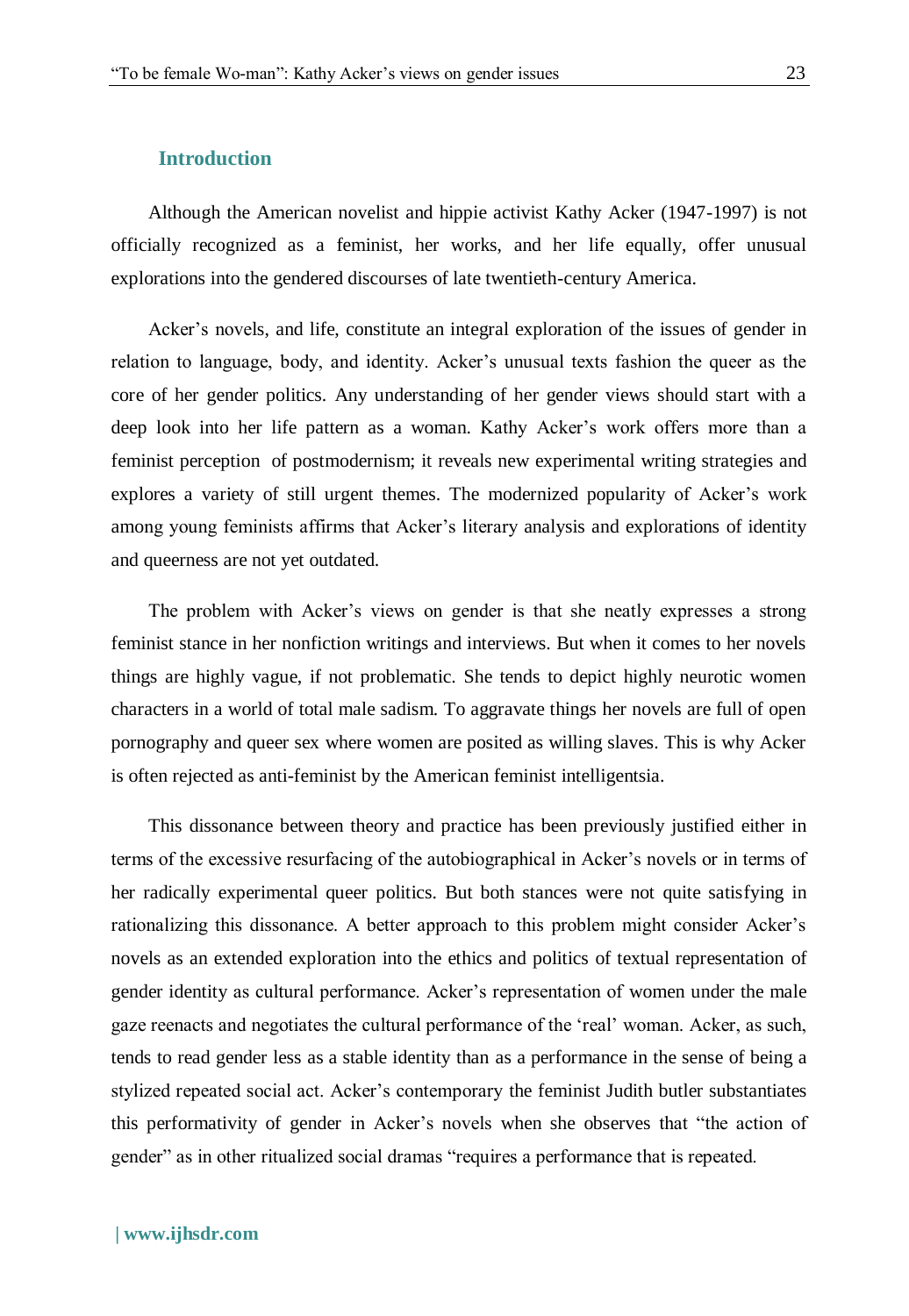" This act of repetition (plagiarism in acker's case) is to be read as a textual space for the "reenactment and re-experiencing of a set of meanings already socially established and it is the mundane and ritualized form of their legitimation" (Butler 1990).

#### **Approach**

A good place to start with Acker's views on gender and what it is to be a woman in late twentieth-century America is her manifesto in Rip-Off Red Girl Detective and the Burning Bombing of America. This manifesto which she calls "personal Life, is long but worthy of quoting in full:

Personal Life // to be female wo-man is alone constantly on guard as independent as possible always prepared to be without shelter possibilities of talk a secret language daily language to be various ways to talk various ways are strong weapons live a life which is secret to nonwomen who live otherwise the only way in which to be women is to act in certain ways to think in certain ways sexual gender no longer exists to know you have to be strong at every moment to be able to talk to X each other without having to puzzle what to say without having to plan how to control X you are always your own home your lover the child the mother and the father it is necessary for the survival of the earth perhaps universe life that more all humans become decide women effeminacy fem twine we must be mentally masturbatory in the mountains the caves a foot below the waters of the canyons the cockroach cities you must act out there is no more choice I am going to die whatever I do I We are related to the huge stronglimbed giants in the moon (Acker 2002).

This a suburb specimen of Acker's deconstruction of the culturally constituted codes of the male language which Acker sees as a tool of oppression to women. The deconstruction of the formal properties of language here seeks to restore naturalness to the male appropriated language. This is further mirrored by an intentional slippage of gender through 'wow-man' and 'no-woman.' The Finnegan's Wake language of the primordial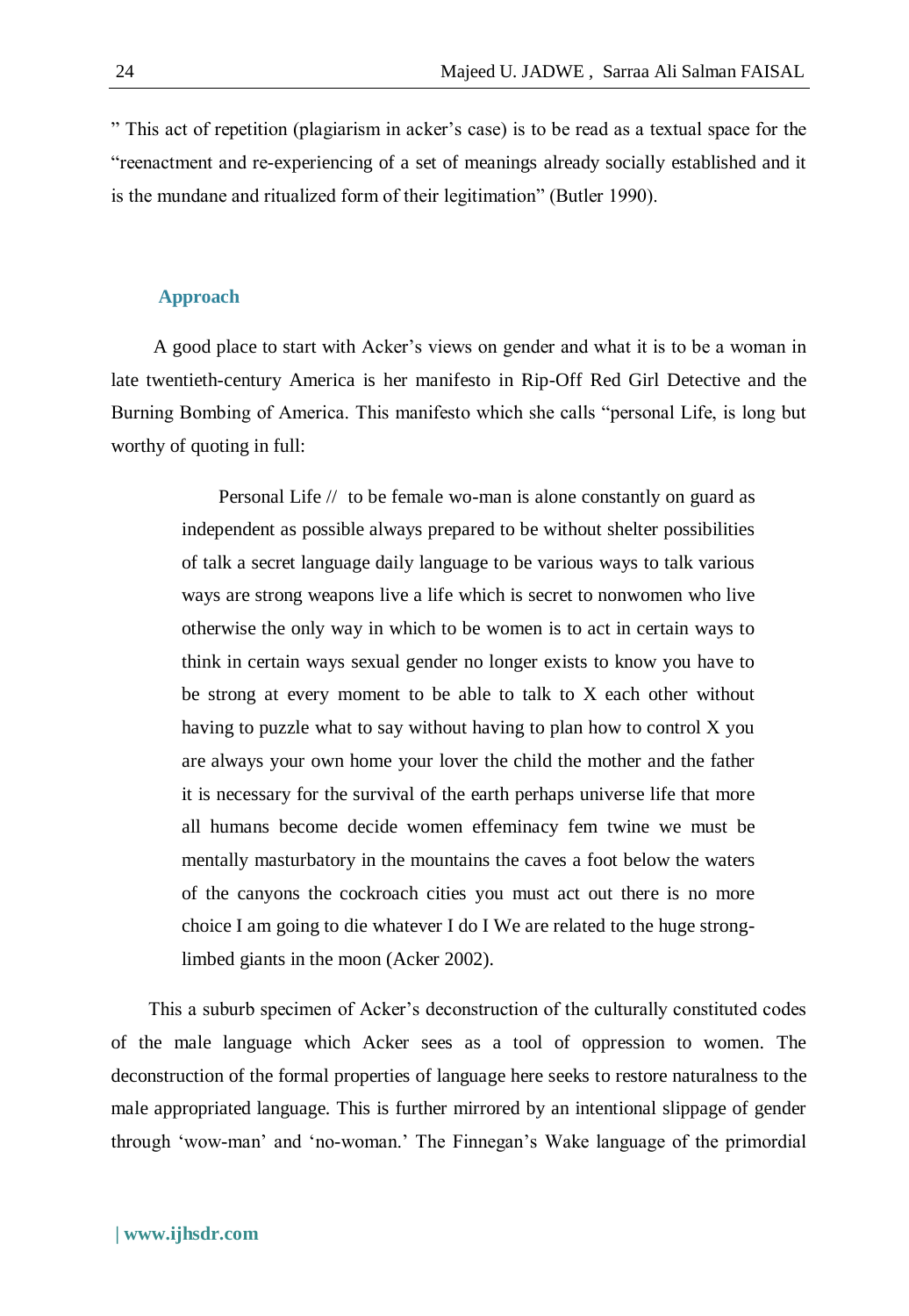runs like Coleridge's sacred river into the primitive when humans were in a state of 'mentally masturbatory in the mountains.'

The hysterical volley of unconnected words continues to impart a chaotic vision of a decentered and extremely gendered human existence:

> Women ß à then ß à women, men are humans who are bred trained they can do anything they are almighty they must not be concerned with daily life. their essence is rape. their desire is murder. they are forced to destroy. sexual gender not exist. you do what you want. write about as you live. the dance begins. the cats appears prowl through the gardens the clocks move back. dwarves. giants come out of the caves giant dildos strapped to their thighs. you are the child of the princess your hair is burnt away by a star. (Acker 2002).

This reel is really a kind of a fit of anger. Its lack of punctuation and loose run-on sentences highlights two points. First, it mirrors women's hysterical nature as the reader can easily detect overtones of fear and reticence. The word 'wo-man' is indicative of this hysterical nature that male-centered culture attribute to woman. Second, the cultural conditioning of women as inferior to men can only be countered through the act of writing. Women must write\recreate their feminity as a means of resistance against cultural effacement. Writing, here, means having a voice to usher one's existence in the web of power relations that constitutes human society.

#### **Kathy Acker's literary experiments**

Acker further elucidates meticulously, but more systematically, these gender issues in her seminal semi-fictional essay "Seeing Gender" (1995) in which she recounts the concept of gender in detail, from her point of view. At the beginning of the article, Acker talks about her childhood. Little Kathy's ambition was to become a pirate "When I was a child, the only thing I wanted was to be a pirate" (Acker 1995). Although she knows very well that she is unable to achieve her dream and talks about the difficulties she faced as a child in achieving her desires. The only obstacle to achieving her childish desire was her parents. Kathy approaches her parents angrily to the point that she wishes to kill them in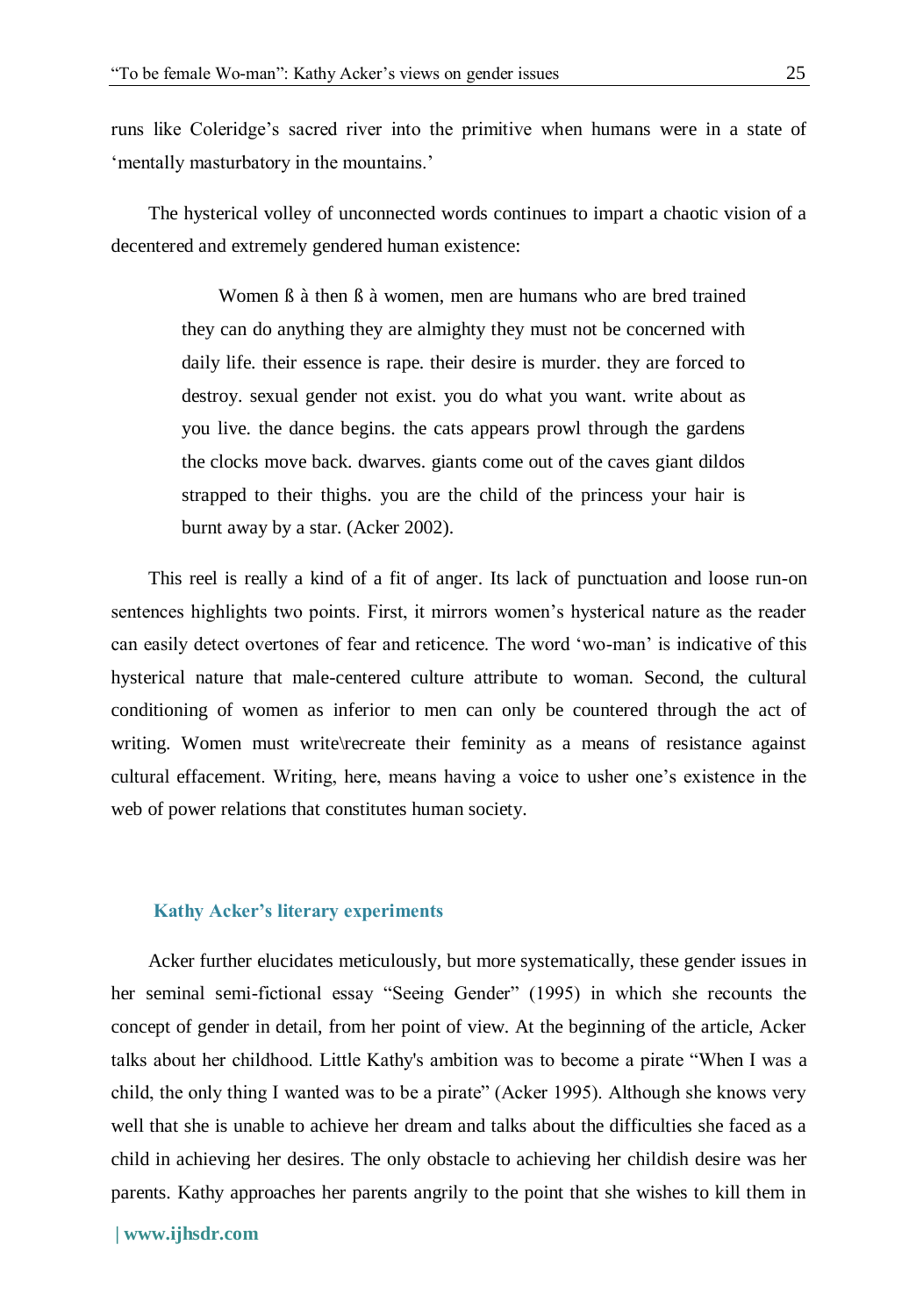order to achieve her desire. As a child, she knew for sure that her decision was not in her hands, but in her mother's (the decision-maker). Little Cathy was determined to become a pirate, so she aimed to seduce her mother with a handsome man in order to achieve what she wanted. Perhaps Aker's childish project lies in becoming a pirate because she wants to escape from her reality and her bitter childhood with irresponsible parents. She sees the role of a pirate as a key to breaking out of patriarchal restrictions and exploring the unusual. Acker used to see her world as dead and lifeless, and the reason for this was her parents, whom she considered the symbol of the dead world. She considered herself a dead girl in their arms, so she wanted to get out of this dark world and search for the pirate world. Acker continues her narration in adulthood, and her dream is still with her to become a pirate, because as she expressed "I want to live forever in wonder" (Acker 1995). She affirms her strong desire to join the pirate world, a world with wonder that makes her keep in it forever. Kathy has the yearning and desire to know everything through the lens of being a pirate. Because her life is blurred by patriarchal and societal restrictions. So, for Kathy only by being a pirate can remove this blur and see clearly because throughout the pirate world "there is only seeing" (Acker 1995). Kathy's only solution was to turn to her imagination and the world of books, where she finds herself and finds the world of pirates through reading.

The pirate is Acker's metaphor for her search for a mythic society beyond phallocentrism. Piracy, states Acker in an interview, "express the hope and the possibility of a new mythic society whose constituents are highly self-conscious about their own signifying practices" (Friedman 1989). Piracy as a search for a mythic society beyond the phallus runs throughout all of Acker's novels. It becomes the core of her gendered politics. In the early novels piracy takes the form of plagiarism as in Great Expectations and Don Quixote where her female characters are so passive and their lives are constructed by reading male texts. Piracy, however, persists in the later novels but take a totally different shape. Piracy in such novels as In Memoriam to Identity (1990), My Mother Demonology (1993), and Pussy, King of the Pirates (1996) is no longer plagiaristic. Each of these novels, according to Christopher Kocela, "addresses this vision of an outcast pirate mentality" (Kocela 2010). My Mother's Demonology, for instance, explains clearly how piracy leads to a mythic society beyond the phallus: "The era of pirates had yielded to the era of artists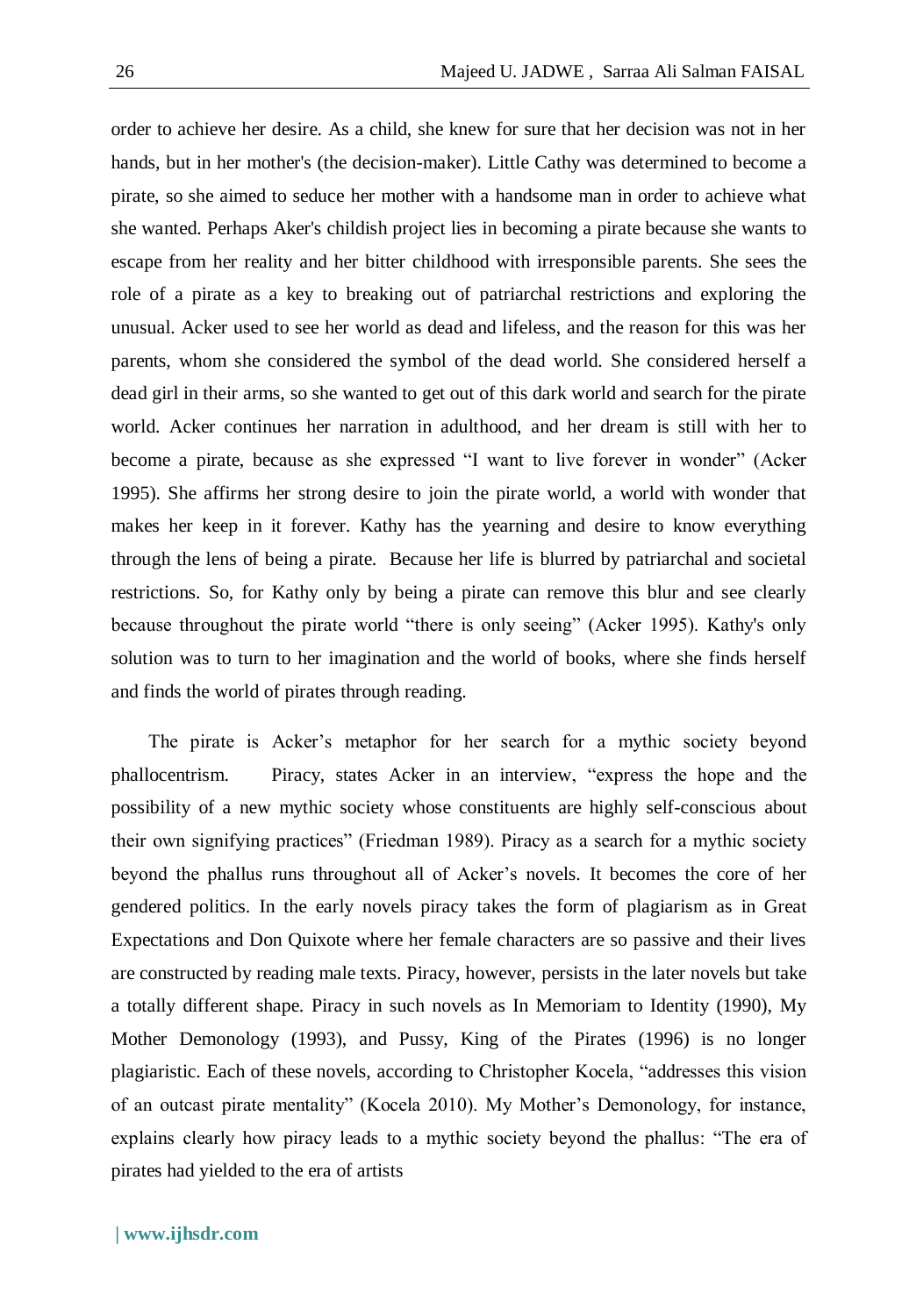and politicians. At the same time women began getting into more than fetishes" (My Mother: Demonology 1993). The cultural politics of piracy reaches its ultimate moment in Acker's last complete novel Pussy, King of the Pirates.

In this essay she declares that the reason behind her unfulfilled desire to be a pirate is because she is a "girl" and something related to gender which is defined by society and determines what you should be as a female. She describes gender as interconnected to death. She uses the metaphor of seeing, which she found in piracy, as the fountain head of her existence as human and as a woman: "to see was to be other than dead. To see was to be an eye, not an I'' (Acker 79). Acker evokes here the theories of the body and gender of Louis Irigaray, the French feminist theorist, who identified the sexism in Freud who called women as a dark continent .Irigaray also argued the difference in what men see and what women see, as when she highlights that women find pleasure in touching more than looking and describing the women's body as sexy, she said that "her sexual organ represents the horror of nothing to see" (Irigaray 1985)

Acker, here, also looks forward and puts into practice some of the provocative ideas of the feminist theorist Judith Butler's theories of materiality and the female body. Butler argues in her famous book Bodies that Matter (1996) that the term male-female deliberately excludes women. Where we find that in Phallocentric, women are excluded as unfit and possessive and that feminine is an exogenous component. Acker also mounted a critique of Plato's theory in Timaeus. According to Plato, woman has no substance, as he believes that everything in existence has to share in form. Acker continues her narration by saying that she was well aware of this fact even before she read these philosophers and their theories because, according to her, she was a girl outside the world. Thus, she turned to the language as she found herself through it "I was unspeakable so I ran into the language of others" (Acker 1995). Although she writes and uses language, knowing the body and finding it lies through the phallus that can identify the body. Although it is true Acker believes it is not realistic, Acker deconstructs fixed ideologies of gender to reveal that it is man-made and not an indisputable fact. She argues that all women live within linear time, which is the life cycle of an individual (Birth, Marriage and Death) She insists that we must get out of this linear time.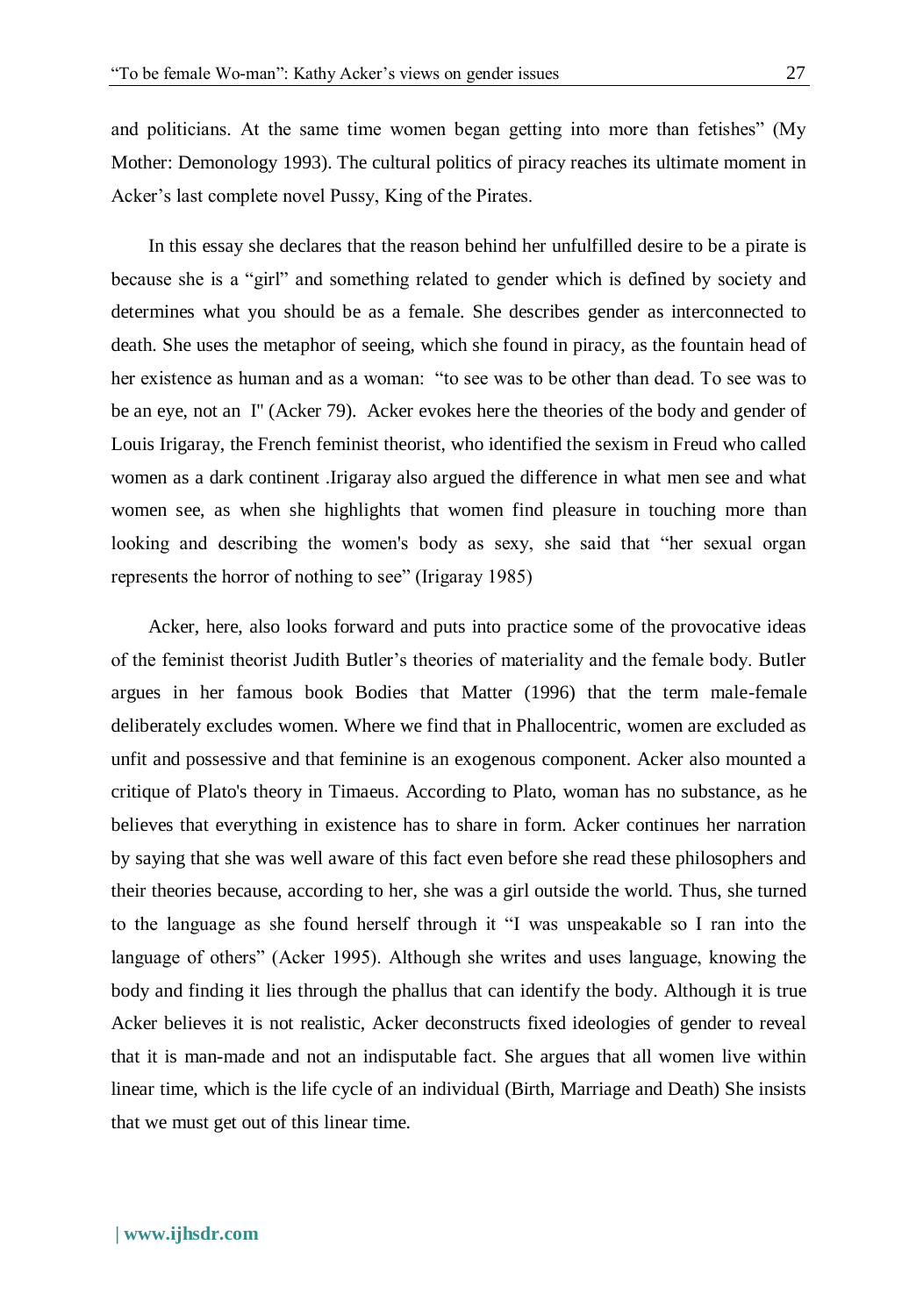Acker wants to locate the female body separately from the man and from the prevailing patriarchal culture: "I want to find my genre, my body, as separate from man". Jeannette Winterson rationalizes this aspect of Acker's gendered politics when she says that Acker's

> Vulnerability as a woman in a man's world set her to use her body as text. She would be a writer— fuck 'em— but she would write from the place of denied, despised, and desired by men. She would not deny her own body, indeed she treated it like a fetish item, adoring, tattooing, and piercing it ("Introduction." (Acker 2002).

Acker further interrogates the gendered politics of her society by citing the story of Alice in Lewis Carroll's famous novel Alice through the Looking Glass. Acker reflects that:

> I am Alice who ran into a book in order to find herself. I have found only the reiterations, the mimesis of patriarchy, or my inability to be. Nobody anywhere. Who am I? Has anybody seen gender?" (Acker 1995)

Alice cannot see her reflection in the mirror until she performs her role in the patriarchate as queen. She's not a woman, she's no longer a girl, but she's now a queen, made by the empire. Alice was made by a man with a man's language. So, under this oppressive cultural regime, Alice fails to find herself. Although feminine power exists, it is refuted. There is no self-desire under the patriarchal control and social norms of gender that Acker wishes to subvert and destabilize.

Acker would consequently turn to the language of the female body by employing such provocative erotica, like orgasm. She does not have to use men's language anymore and that her body has meaning and no more masculine control. For Acker, language no longer speaks, but the body does, she wonders after post-orgasmic bliss" Could gender lie here?"(Acker 1995). Here Acker separates her body from hierarchical language systems as her body pleasure proves to be real. Acker found her body outside linear time and outside straight time. Hence, we see Acker's insistence on taking the role of a pirate as an attempt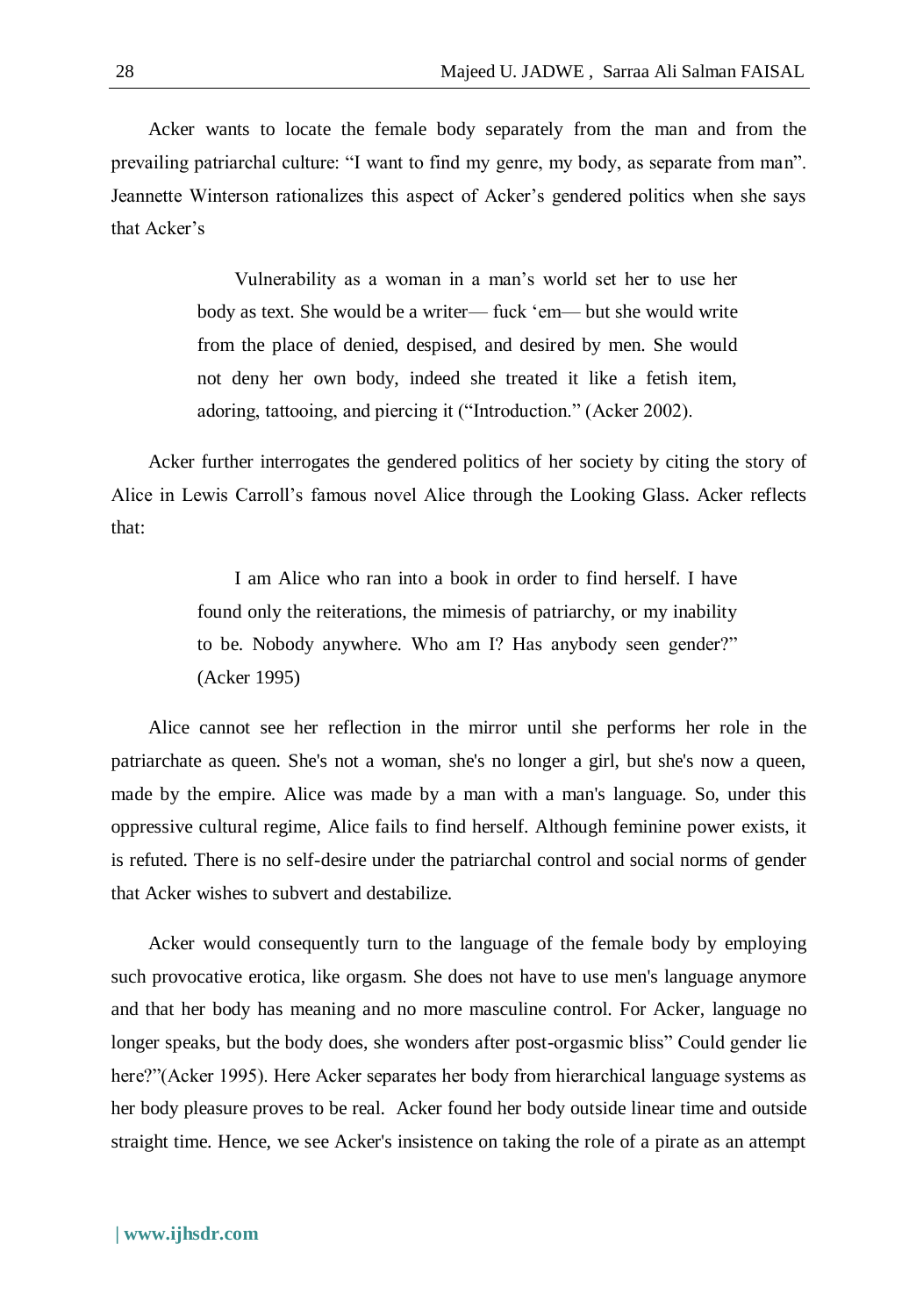to dismantle and attack the fixed class and gender roles and to maintain a free imagination without restrictions.

This should explain why Acker took vehemently to appropriate male texts in her novels in order to deconstruct the codes of socially constructed male patriarchy. In a 1988 interview with Ellen Friedman, Acker described her novels of appropriation, like Great Expectations and Don Quixote, as "deconstructive." Acker situates these novels in relation to the theories of Deleuze and Guattari, Foucault, Derrida, and Lacan. These novels rely primarily on "appropriating male texts" (Friedman 1988) in order to fashion her gendered politics. These three novels are the central part of Acker's lifelong search for a myth beyond the phallus as she was speaking to this effect in the same interview: "[Y]ou try to imagine or construct a society that wasn't constructed according to the myth of the central phallus. It's just not possible when you live in this world" (Friedman1988).

The critic Martina Sciolino explains Acker's strategy of textual deconstruction in gendered terms as follows:

> First of all, Acker works her reader through a deconstruction of the female subject; the phrase "female subject" is here understood through social conventions that still operate to predicate a woman in American culture" (Sciolino 1990)

This textual paradigm is the core of her novels of the late 1970s and 1980s starting from Blood and Guts in High School (1978), through Great Expectations (1982), and reaches its culmination in Don Quixote (1986). In these three novels Acker re-works myth of romantic love as structured not by Neo-Platonic conceptions but by monogamous and heterosexual conventions. This fundamentally gendered politics "considers how a woman's desires are already constituted by various myths-narratives of being-that fully inform the speaking subject even as she speaks. Thus, how can one write a revolution to find a space for her own desires when she is already written by patriarchy?" (Sciolino 1990). This is quite evident in, for instance, Don Quixote where acker's female Quixote "has internalized patriarchal discourse in the very process of learning her craft, an apprenticeship that necessitates reading" (Sciolino 1990) Acker puts this in capitalized form to highlight its graveness: "BEING BORN INTO AND PART OF A MALE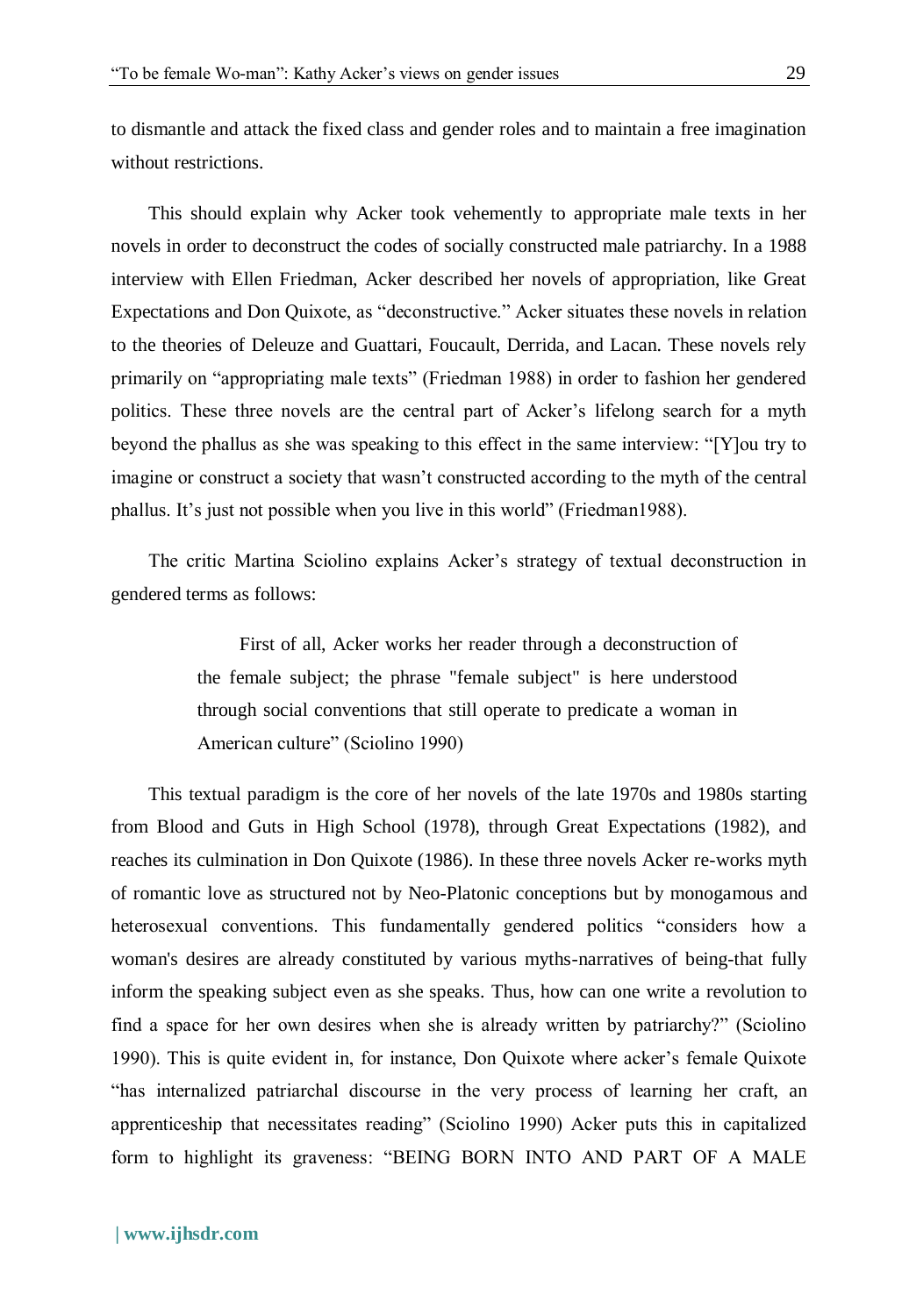# WORLD, SHE HAD NO SPEECH OF HER OWN. ALL SHE COULD DO WAS READ MALE TEXTS WHICH WEREN'T HERS" (Capitalization in original) (Acker 1986).

It is from this liminal position that Don Quixote and Acker's other female characters speak "the discourse of female desire" (Sciolino 439). It is also this very liminal space from which Acker writes this discourse, but with its attending resistance. Thus, the gendered spaces of Acker's fiction are fashioned by a dialectics of feminine desire and textual resistance that look forward to a deconstructive moment.

However, Acker's provocative representation of women and gender issues remain a hot spot for both her admirers and detractors. Feminists, for instance, censure her novels as anti-feminist because of her shocking treatment of female body and the overt pornography, sadism, and masochism to which her women characters are subjected. Although many critics identified strong feminist elements in her novels,

For many male writers, as for feminists, Acker's works were an incitement to violence and physical terror. In fact, Acker's works were a cruel reaction to the hegemonic bourgeois narratives of patriarchal capitalism that inscribe women in the liminal space of the object position. Hence, Acker's extensive use of pornography as the actual space where the female body is commodified as the object of the male gaze. Acker, here, invokes the famous Freudian principle of pain/pleasure and the play it entails of power and desire. It should be remembered that there is a thin line between pornography and serious aesthetic representation of sexuality. Pornography is explicit sexuality with abuse and violence. This is not the case in serious literary works. Sexual acts are invoked for their rich semiotic potential. Such textual representations of open sex are part of the signifying practices that make up the cultural semiotics of the texts. Sex in Kathy's novels is not pornographic but originates from the cultural semiotics of her texts. Commenting on Acker's novels Peter Wollen explains that for Kathy Acker:

> The presentation of sexuality is always bound up with issues of power, violence and pain, whether explicitly through sadomasochism and rape or implicitly through generalized oppression. Women, in Acker's books, are both sexually exploited and sexually voracious, an antinomy that generates a cascade of complex discourses, crystallized in the figure of the outlaw heroine, both flaunting her independence,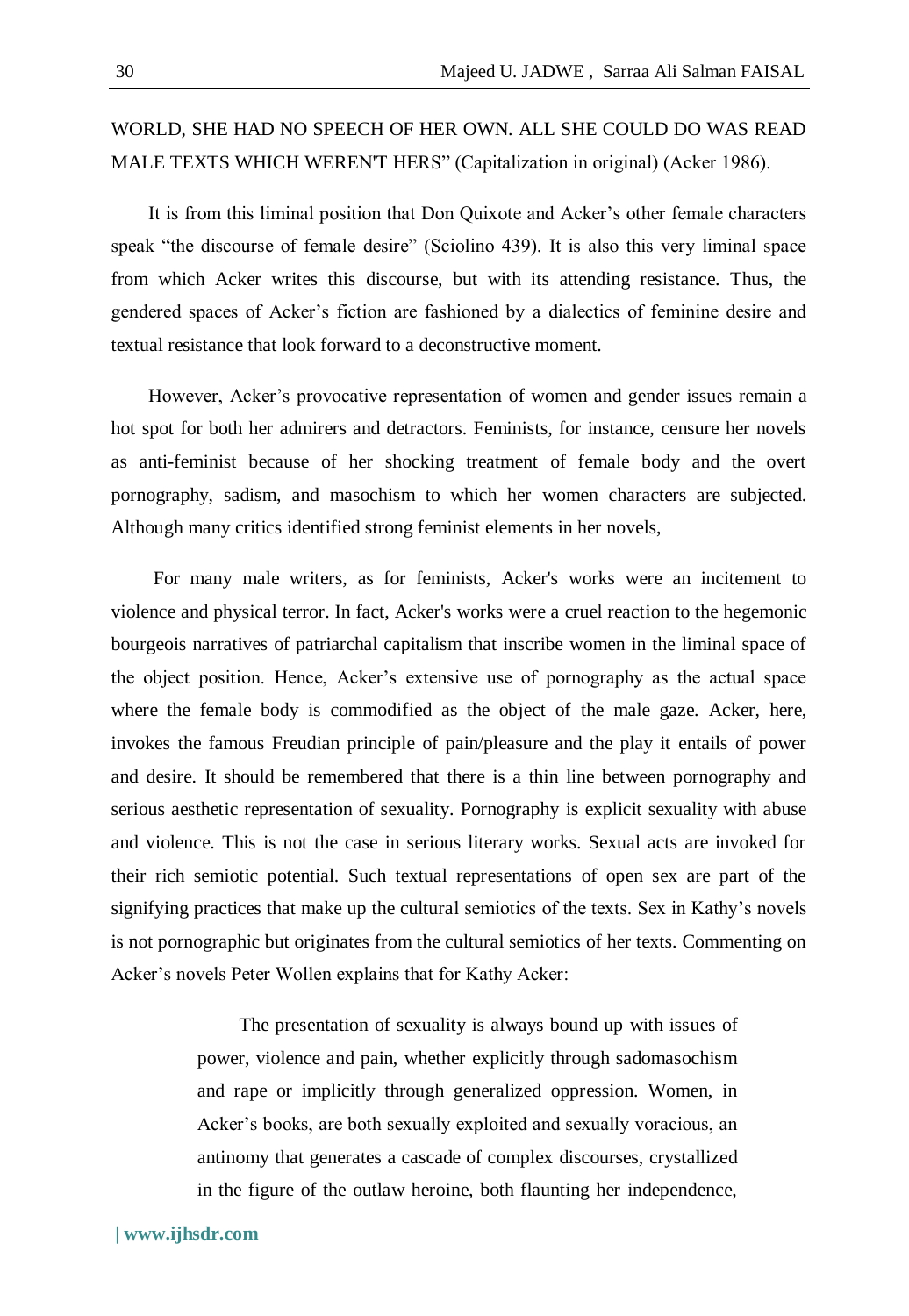defying her oppressors and bolting in desperation, abject and humiliated (Wollen 2006).

As a punk writer, Acker uses in her scripts requoting from various pornographic texts as well as from De Sade, Alexander Trocchi and Leduc to create a montage effect of the male subtexts that interpellate women's liminality. In her early novel The Childlike life of the Black Tarantula Acker tells the story of a sexually disturbed 16-year-old murderer girl who tries to escape her community, her customs, and her language as well. Acker offers another narration from another novel Kathy Goes to Haiti in which Haiti, a city stuck in poverty and squalor becomes the liminal space where women are sexually possessed and consumed like commodities. Although the character of Kathy in this novel seeks love in the midst of this filth and turmoil, patriarchal gender systems force her into a sexual commodity that finds in sex a sense of fulfillment, even if only temporarily. Like Kathy, all Haitian women are male-dominated. Acker's use of the character Kathy is an attempt to denote "a world hyper reflective of wider coercive gender rules and behavior "(Lee 2010).

The gendered politics of Acker's novels might not be feminist in the ordinary sense of the word because she was trying to uncover the epistemological paradigm of a maledominated culture. It is for this reason that Acker was, sometimes, labelled, to quote A. Robert Lee, as "a meta-feminist" (Lee 2010) because her own feminist concept and ideas are a frustration for feminists. The British feminist novelist Jeannette Winterson clarifies that " Acker positioned herself on the outside on the side of exile less out of Anti-American impulse than because her cultural and literary interests were wider than any single tradition could offer"(Lee 2010).Therefore, Acker texts were considered countertexts to cultural hegemony and the dominant discourse of patraricalism.

Acker's novels, according to the critic Lesley C. Graydon, are "narratives of continual slippages of gender, identity, and perversity" (Graydon 2021). Indeed, gender slippage in particular plays a central role in her life and that of her fictional female characters. Identity and perversity are consequential on this gender slippage. Graydon explains this at length as follows:

> Her characters can occupy multiple genders at the same time, have the anatomy of a woman and that of many animals simultaneously, and exist in a drug like, experimental world of poetic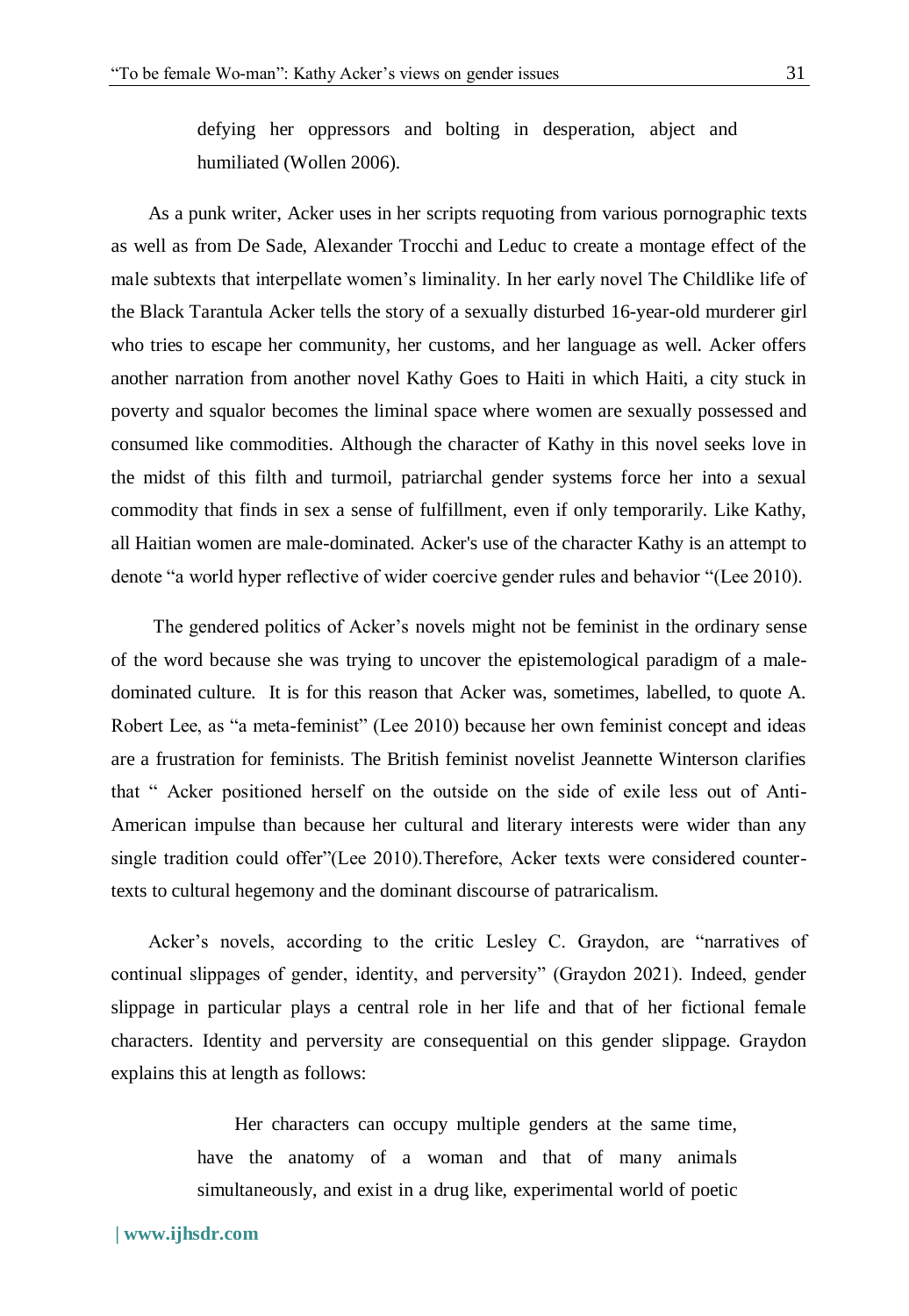self- discovery, reflection, incest, fantasy, sex, BDSM, exhibitionism, and voyeurism, bestiality, personal authorship, and creation. Nonnormative sexualities, genders, bodies, desires, and expressions are the waters Acker swims in.

She is slippery and loves slippage— it is both the access to her sanity and her insanity— and while some may avoid it for fear of falling into an unknown pain, Acker explores to a dark, scary depth. (Graydon 2021)

Although Acker fashions the disfigured the female body through sado-masochism practices, her novels show no anti-male tendencies as much as anti-dominance and control. Through her works, Acker raises important questions about female identity and what it means. Her novels represent an unbridled attack on gender discrimination and the imprisonment of the female self within the defining norms of gender. Acker's narcissistic characters resort to pleasure in destruction and physical torture as in the case of the character of Janey in Blood and Guts in High School who revolts against all systems of command and control, all agencies of patriarchy and social gender as well against logocentrism and against language itself. Furthermore, in her texts, Acker raises implicit questions about how to liberate life and art from commodification, and how women can live a life free from the confinement of mind and body. So Acker's texts pose a great challenge because they contain a lot of deliberate violence and mistreatment.

Through her journey in exploring the language of the female body, Acker seeks to highlight the feminine identity. Acker, in this respect, sought to emulate the theories of the French feminist Helene Cixous, notably her ecriture feminine or women writing. What Acker proposes in the language of the female body is essentially a Cixousian in appeal. Like ecriture feminine, it is:

> A practice of writing that dismantles the essentialised dualisms and destabilises the meanings of their terms. Through a poetic language that makes the meanings of words undecidable, écriture féminine performs différance, making the reader feel the bi-sexual, erotic drives of the feminine body and the relation to the repressed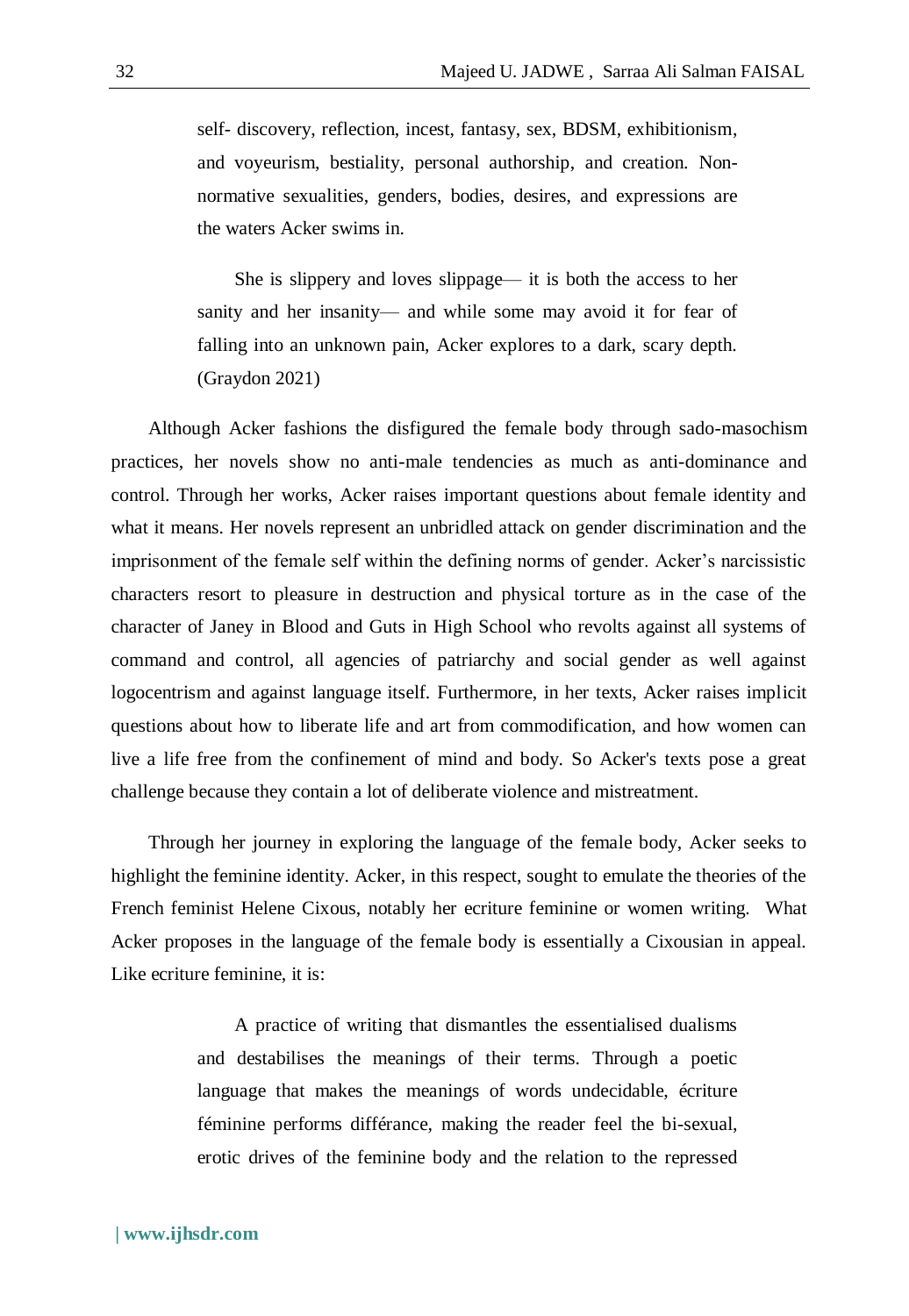mother through the rhythms and ambiguities of the text (Rabine 2000s).

By advocating this feminine practice of textuality Acker initiates an inquiry on whether gender is attached to language and also questions about the possibility of a female gender that is not constituted by patriarchal elements. The prevailing notions of femininity and girlhood are shaped by institutional practices according to specific discourses. According to Judith Butler "gender is a reiteration of norms, everyday practices and discourses" (Butler 1993).

Therefore, the performance of gender, or what Butler calls gender performativity, is determined and pre-established by social norms. Butler argues that the body can subvert these discourses, but the cultural performitivity distances the body as an emotional source.

#### **Conclusion**

Ultimately, Acker's works, and life, advertise a feminine force destructive to the oppressive system, a system that aims to distance women from their own desires. In her texts, Acker aims, in addition to destroying and subverting this oppressive regime and subverting the symbolic language. She also aims to create and liberate new and different female models by fashioning a gendered politics in her novels in particular.

As a writer, Acker's gender politics seeks to fashion textual modes of representing female desire into male texts as a means to counter the phallocentrism of the western culture. This would require an act of textual appropriation as a threshold to initiate a process of deconstruction that culminates in the creation of the ecriture feminine. The aim of such an appropriation is to create a textual space to negotiate issues of gender and female agency. In her novels Acker seeks to challenge culturally established canonical narratives of male dominance. She does this by creating feminist counter narratives that bring to the fore issues of gender identity and difference.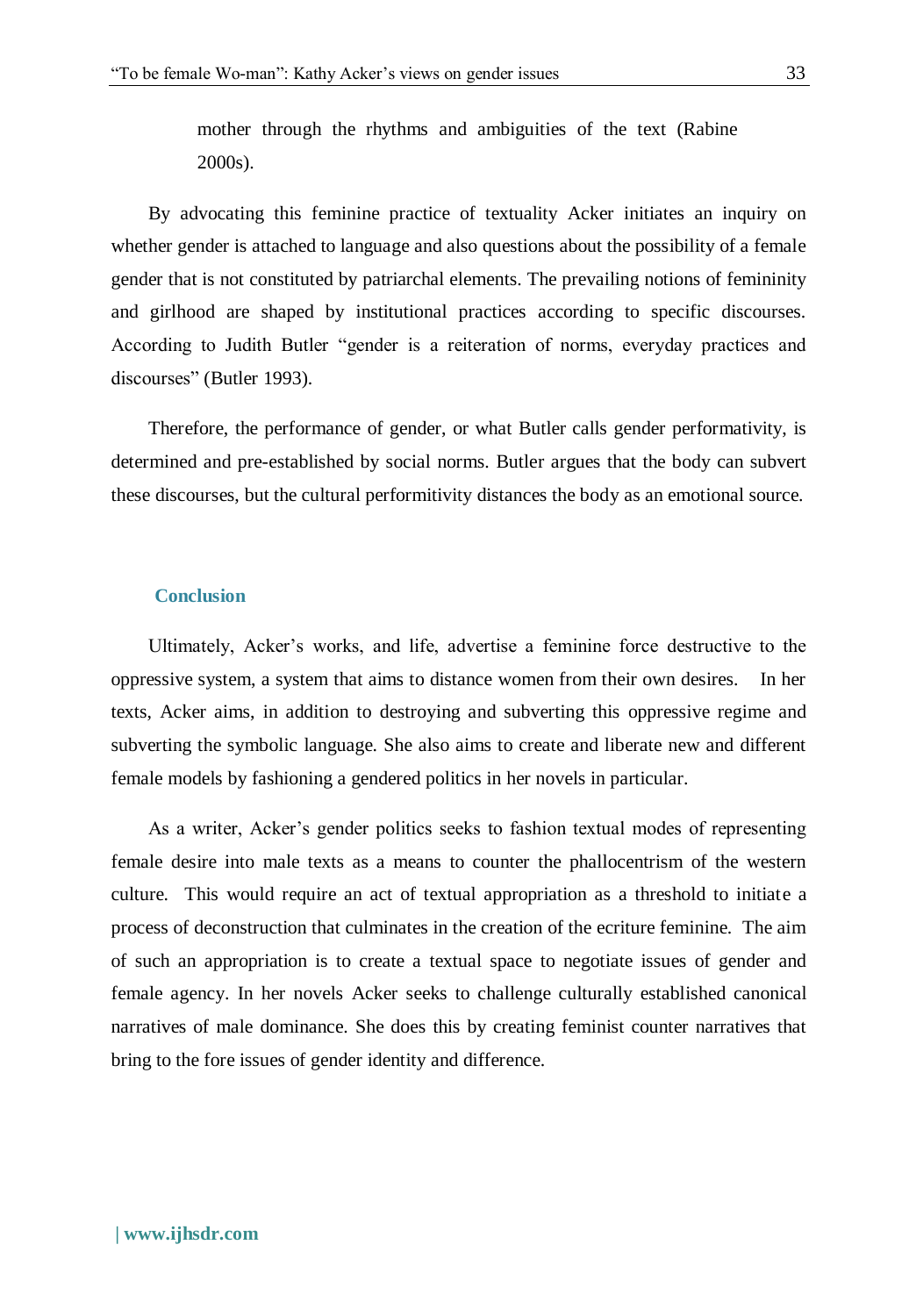### **Disclosure statement**

No potential conflict of interest was reported by the authors.

**Author Contact Information E-mail:** jadwe@uoanbar.edu.iq

**| www.ijhsdr.com**